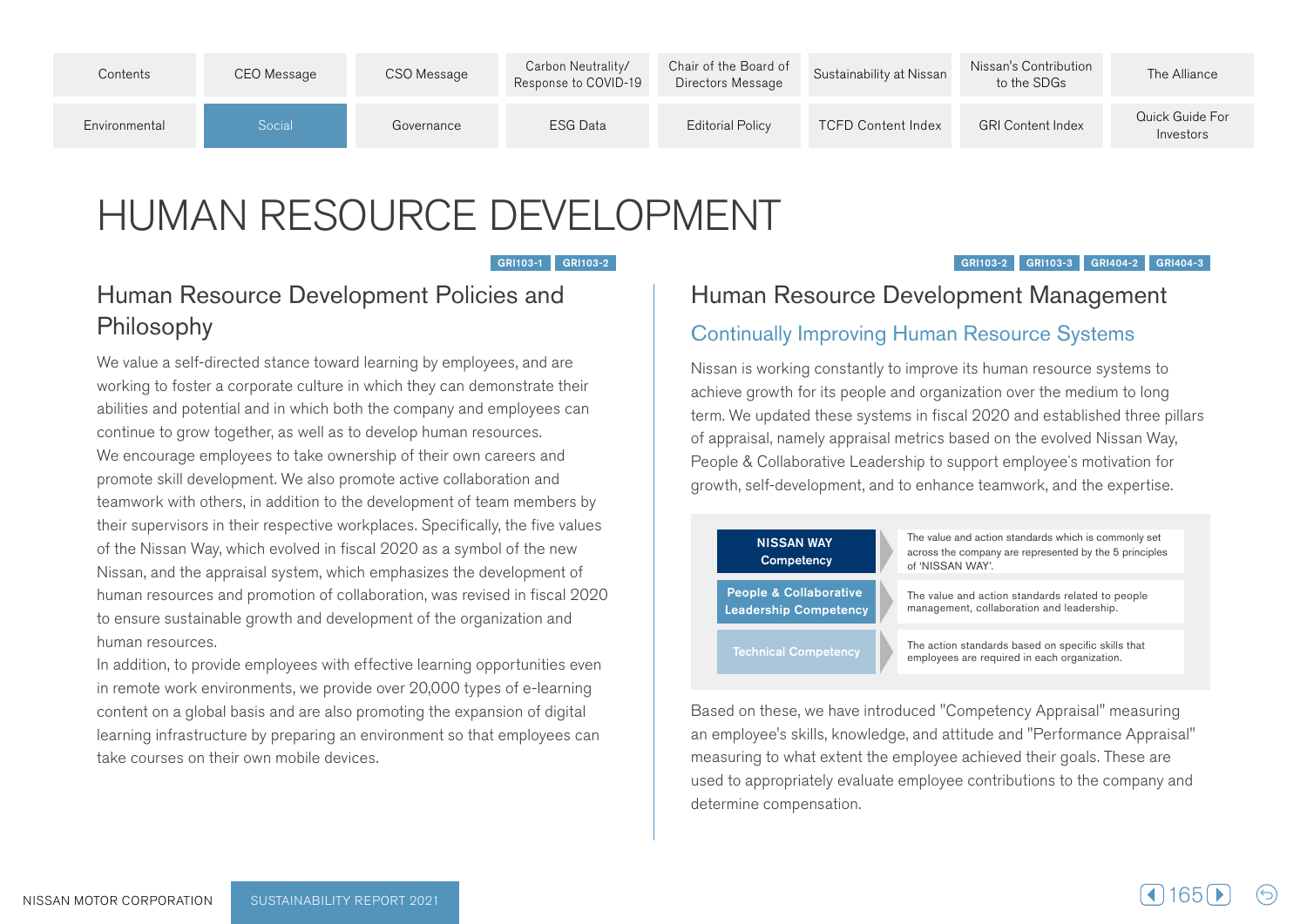

## **Support for Self-Designed Careers**

At Nissan, all employees have an opportunity twice a year to discuss their own careers with their supervisors to support their career designs. Together with "Performance Appraisal" and "Competency Appraisal," employees and their supervisors reach a consensus through dialogue.

Aiming to enhance measures for career development as well as growth in their dialogues, training programs are provided to improve supervisors' skills. In addition, quides and e-learning are available for employees to voluntarily consider their own career. We use dedicated tools for evaluation to keep track of evaluation records so that even a newly instated supervisor can immediately confirm employees' growth progress, which makes it possible to maintain consistency within the human resource development. We conduct surveys to gain employee input regarding the evaluation dialogues and to learn their level of understanding and satisfaction with the system. Based on the results, we implement necessary measures and make improvements. We monitor employee satisfaction regarding the dialogues with their supervisors, and there has been an improvement in employee understanding and acceptance of the evaluation system.

Employees in Japan have a chance to take on the challenge of a new position through the Shift Career System (SCS) and the Open Entry System. The SCS enables employees to apply for positions in other departments or areas in which they are motivated to work in, regardless of whether there is a position immediately available. The OES allows them to apply for all openly publicized positions. During fiscal 2020, a total of 238 employees applied for approximately 450 open posts, and 113 of them succeeded in getting the positions they applied for.

## **Offering Learning Opportunities**



Based on our firm belief that employees are our most important asset and that nurturing them is critical, we support them by providing a large number of learning opportunities. We have developed various programs to help employees improve their management and business skills, and to develop leadership skills. In these ways, employees are encouraged to enhance their skills, their knowledge and their mindset in order to realize their career .visions

Specifically, in addition to mandatory trainings for each career stage, we implement elective trainings which allow employees to choose what they want to learn. We also expand global common e-learning contents to encourage self-learning. With these measures, we strive to foster a corporate culture of continuous learning and development. In response to changing times, we are actively shifting from face-to-face training conducted in groups to online training to build an effective learning environment that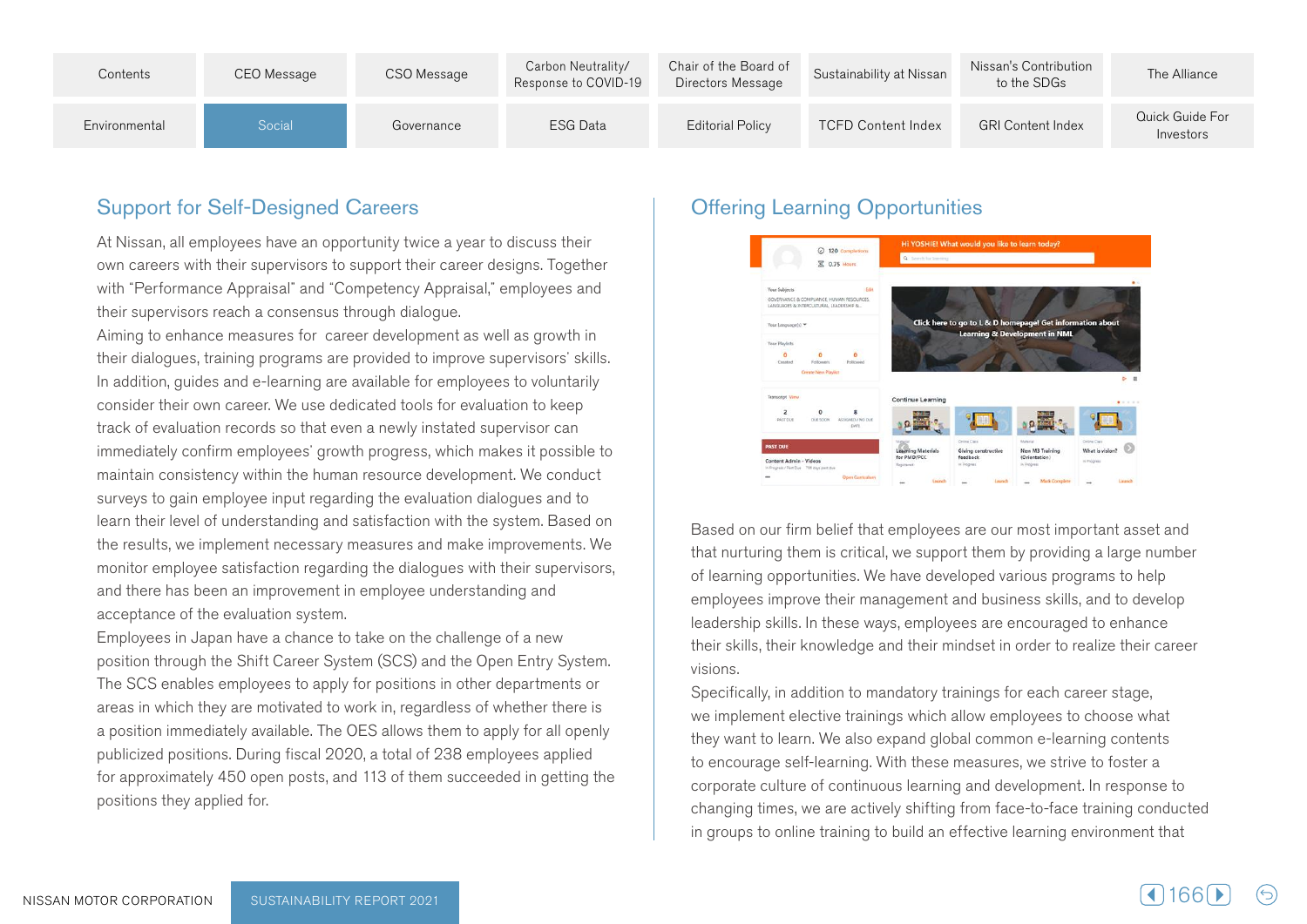| Contents      | CEO Message | CSO Message | Carbon Neutrality/<br>Response to COVID-19 | Chair of the Board of<br>Directors Message | Sustainability at Nissan  | Nissan's Contribution<br>to the SDGs | The Alliance                 |
|---------------|-------------|-------------|--------------------------------------------|--------------------------------------------|---------------------------|--------------------------------------|------------------------------|
| Environmental | Social      | Governance  | ESG Data                                   | <b>Editorial Policy</b>                    | <b>TCFD Content Index</b> | <b>GRI Content Index</b>             | Quick Guide For<br>Investors |

enables each individual to learn using their mobile devices under remote working conditions.

#### **Nissan Learning Center**

In the automobile industry in which technological innovation is rapidly advancing, in order to maintain and develop Japanese manufacturing that leads global competition, talents are required who not only understand advanced vehicle manufacturing and technology but also have management skills and maturity. We founded Nissan Learning Center with the aim of continuously developing capable leaders to play a central role in *monozukuri* and pass down our technologies and skills to future generations. This is another example of how we offer learning opportunities and promote activities to develop human resources.

Nissan Learning Center consists of three organizations: Nissan Technical College, Genba Kanri (shop-floor management) School and Engineering School. It offers a variety of programs aimed at developing engineers and technicians who carry forward the "Nissan DNA" and achieve continuous success through the implementation of the evolved Nissan Way. In addition, Nissan Learning Center is responding to remote working by offering online technology training including on AI and IoT for approximately 10,000 employees.

### Engineering and Technical Skill Training Around the **World**

To strengthen our efforts to expand our business globally, we must further improve the engineering skills of individual employees working across the globe. We offer opportunities for personal growth equally to all employees in both R&D and manufacturing, whether they work in Japan or elsewhere, to help them enhance their capabilities.

#### **Training for Engineers**

We developed a Global Training Program (GTP) and have provided 19000 engineers with fundamental training at R&D sites worldwide since 2012. Furthermore, in recent years, we have moved forward with plans for more advanced and specialized training, including training in the areas of Electric Vehicles, Autonomous Driving Technology and Connected Car Services, in order to develop talent that can lead R&D related to autonomous vehicles and connected cars.

#### **Training for Technicians**

In order to improve the day-to-day management skills of foremen and general foremen in all of the plants operated by Nissan, Renault and Mitsubishi around the world, a common production method known as the Alliance Production Way (APW) has been defined. We are also developing a shared Alliance framework for APW training, which we aim to implement .worldwide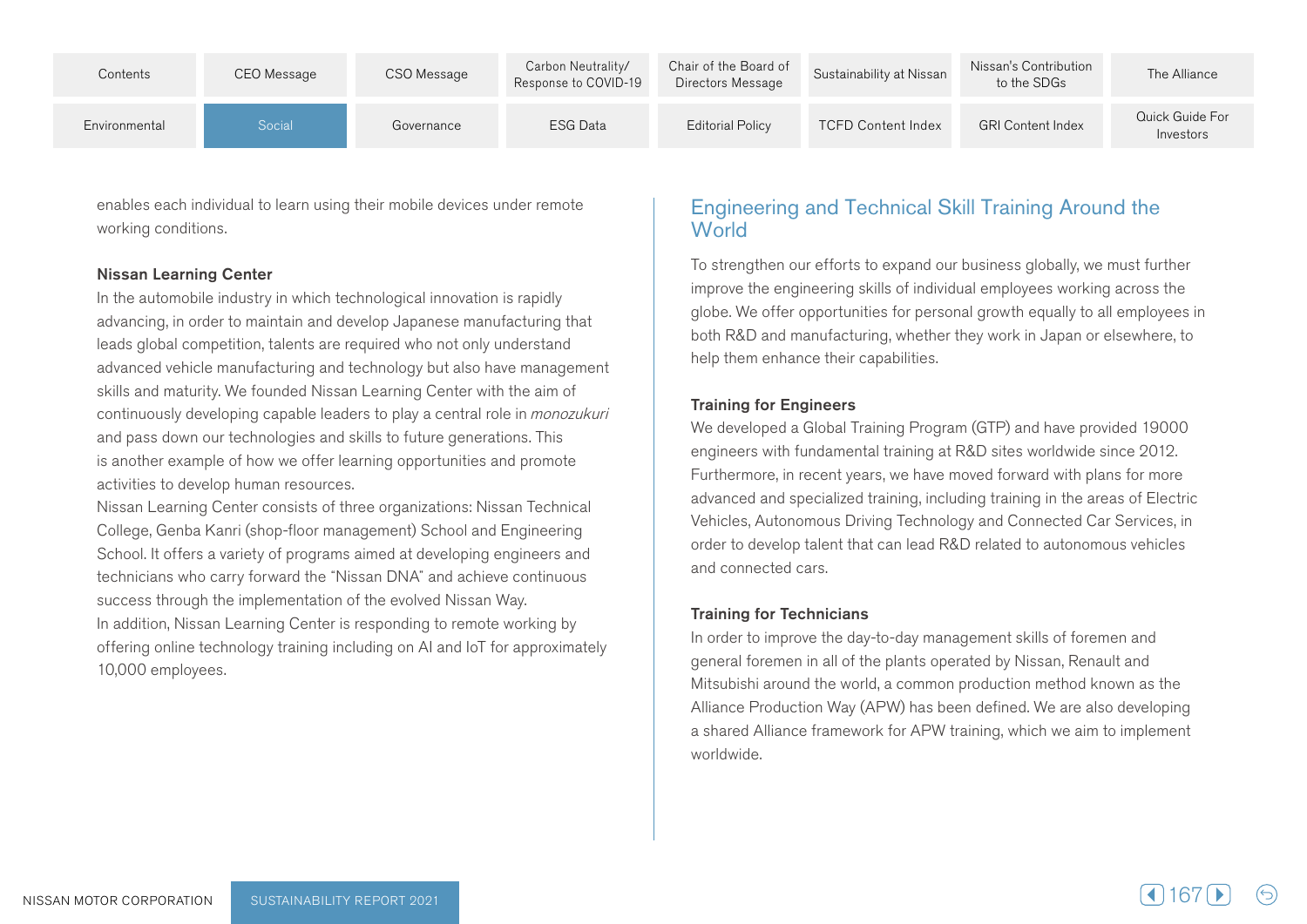| Contents      | CEO Message | CSO Message | Carbon Neutrality/<br>Response to COVID-19 | Chair of the Board of<br>Directors Message | Sustainability at Nissan  | Nissan's Contribution<br>to the SDGs | The Alliance                 |
|---------------|-------------|-------------|--------------------------------------------|--------------------------------------------|---------------------------|--------------------------------------|------------------------------|
| Environmental | Social      | Governance  | <b>ESG Data</b>                            | <b>Editorial Policy</b>                    | <b>TCFD Content Index</b> | <b>GRI Content Index</b>             | Quick Guide For<br>Investors |

## **Improving Management Quality**

We are working to improve the quality of management at the global level. We have further emphasized strengthening human resource management within the organization by introducing values of the evolved Nissan Way and People and Collaborative Leadership into the appraisal system. In the introduction of the new system, corporate officers and general managers themselves acted with strong leadership, holding dialogues and workshops to promote understanding in their respective departments and to communicate the will to change. In fiscal 2021 and afterwards, we include the contents related to expected roles in companywide trainings by job level (for new employees, for newly promoted managers, etc.), and continue to promote understanding of the new appraisal system and encourage employees to take expected actions. In addition, we have revised the existing training program structure in line with the new Nissan Way and People and Collaborative Leadership, creating an environment where employees can take training that strengthens relevant skills and leadership.

## **Training Future Leaders**

To continually foster future leaders and specialists who will lead the company, we take a strategic and systematic approach to training, job rotations and recruitment. Specifically, we identify future business leader candidates at an early stage and implement various training programs by clarifying their strengths and development areas according to their growth stage, including young employees, middle managers, and corporate officers. Staff rotations beyond divisions and regions are strategically and systematically implemented to give candidates for future leaders

opportunities to work in management posts or in global functions so that they can acquire experience needed to become a management member or a leader. Furthermore, we are in the midst of a period of transformation from the era of owning a car to the era of creating new mobility services, such as electrification, autonomous driving, car sharing, and connectivity with the Internet. We are therefore working to develop leaders who can lead new businesses beyond the boundaries of the conventional automobile business. We are reinforcing our human resources not only through the recruitment of new graduates but also by actively hiring mid-career talent and mid-level management candidates from outside the company. In order to effectively operate these talent management schemes, meetings dedicated to human resources are regularly held with corporate officers. There, outstanding talents are identified, then development plans and succession plans are .created

In addition, corporate officers have opportunities for direct dialogue with future leader candidates and actively participate in discussions on human resource development measures across divisions and regions. These strategic human resources management systems are also being actively discussed at the regional and departmental levels, with human resources and systems coordinated across regions under a common global framework.